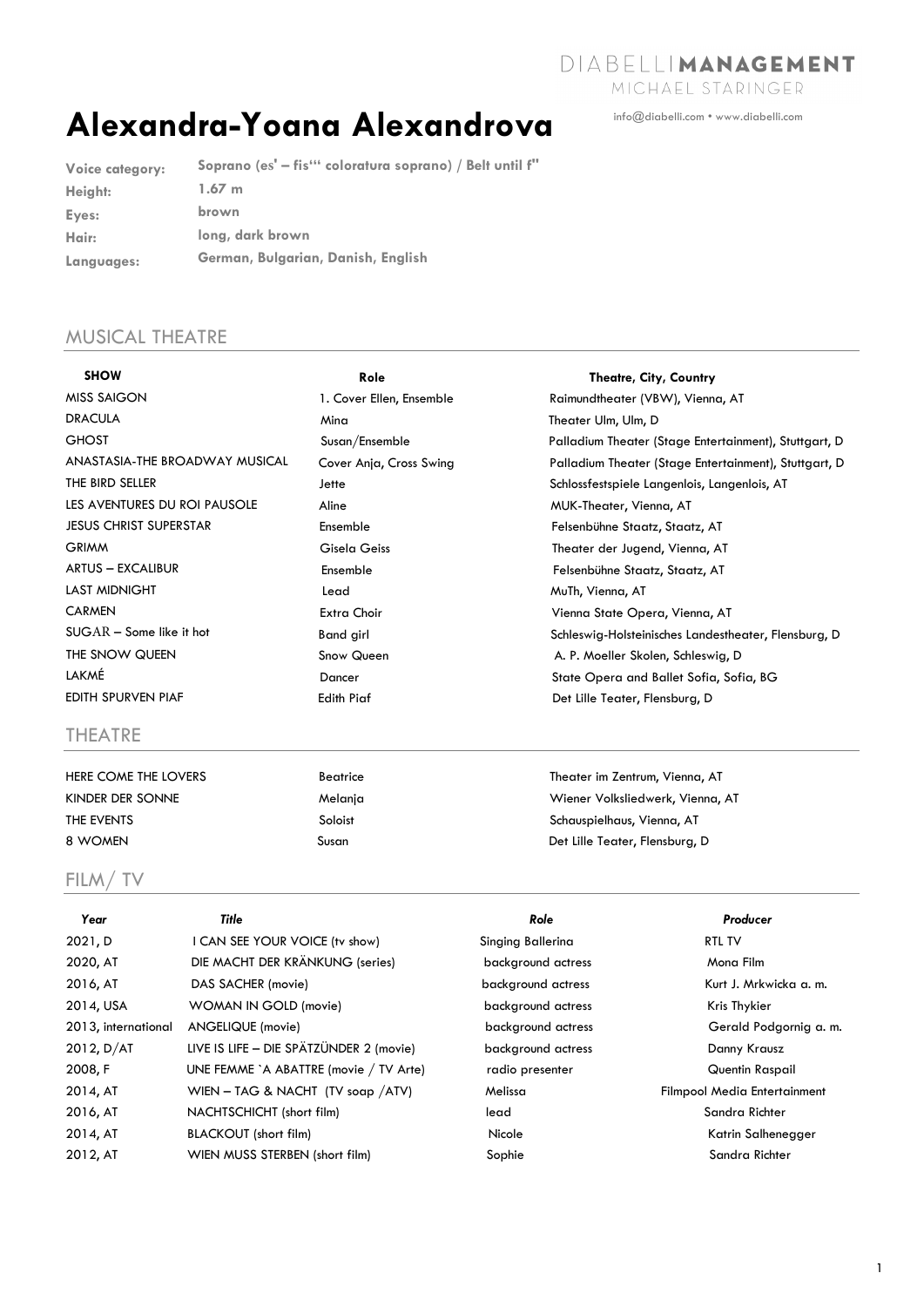CDs

#### *2019 ANASTASIA – The Broadway Musical* Ensemble *2018* **THE BIRD SELLER** Jette

#### EDUCATION

| 2019        | Diploma in Photography and Video, Shaw Academy                                                             |
|-------------|------------------------------------------------------------------------------------------------------------|
| 2014 - 2018 | Bachelor in Musical Theatre (MUK - Music and Arts University of the City of Vienna)                        |
| 2016        | State Acting Diploma/Graduation - Paritätische Prüfungskommission Wien (Stage Commission Vienna)           |
| $2014 -$    | Master in Theatre, Film and Media Theory University of Vienna                                              |
| 2011 - 2014 | Graduation: Bachelor of Arts in Theater-, Film- and Mediascience University of Vienna                      |
| 2014        | Internship: assistant director/dramatic adviser in Schule des Theaters (Theater School), Vienna (6 months) |
| 2013 - 2014 | 1-year certificate of state acting education at Schauspielschule Krauss (Drama School Krauss), Vienna      |
| 2012 - 2013 | Schule des Theaters (Theatre School), Vienna – private acting education                                    |
| 2011        | Duborg-Skolen Flensburg (high school) / Graduation: Abitur (A-Level)                                       |

Singing teachers: Previn Moore, Edward Hoepelman, Elena Stoyanova

# AWARDS / SHOWS/ CONCERTS

| 2018 UPTEMPO MUSICAL ACADEMY            | Capitoltheater Düsseldorf              | soloist           |
|-----------------------------------------|----------------------------------------|-------------------|
| 2018 WE ARE MUSICAL                     | Ronacher Theater VBW                   | soloist           |
| 2018 ZIEMLICH GUTE FREUNDE              | <b>Raimundtheater VBW</b>              | background singer |
| (M. Seibert/L. Perman)                  |                                        |                   |
| 2017 LIVE MUSIC NOW Anniversary concert | Wiener Konzerthaus, Mozartsaal         | soloist           |
| 2017 YIPHTAH AND HIS DAUGHTER           | Otto Wagner Kirche am Steinhof, Vienna | daughter          |
| 2017 MAMOR, STEIN UND EISEN             | Theater am Spittelberg, Vienna         | soloist           |
| 2017 ROADTRIP Singer-Songwriter concert | Wiener Musikverein, Gläserner Saal     | soloist           |
| 2017 CONCERT WITH WALTER JURMANN SONGS  | Wiener Musikverein, Brahms Saal        | soloist           |
| 2015 OPEN AIR CONCERT                   | <b>Wiener Stadtfest</b>                | soloist           |
| 2015 CHANSON EVENING                    | Wiener Musikverein, Gläserner Saal     | soloist           |
| 2006 TOURNEE WITH THE DANISH            |                                        |                   |
| <b>GOSPEL CHOIR "LYSPIGER"</b>          | New York City                          | soloist           |
|                                         |                                        |                   |

#### **Competitions**

| 2020 | World Championships of Performing Arts Virtual – Hollywood (LA), Finalist and medal winner: gold (acting), silver (singing) |
|------|-----------------------------------------------------------------------------------------------------------------------------|
|      | and bronze (model)                                                                                                          |
| 2017 | Finals – MUT Wettbewerb für Musikalisches Unterhaltungstheater, Gärtnerplatztheater Munich                                  |
| 2016 | 1st place Walter Jurmann Gesangs- und Interpretationswettbewerb, Vienna                                                     |

#### **OTHER**

#### **Commercials**

(AT 2021) Singer of the soundtrack for the Commercial of the company "INTERWETTEN" (D 2020) Lead character for the TV-Commercial of the company "HSE24" (AT 2020) Singer of the soundtrack for the TV-Commercial of the company "PENNY Markt"